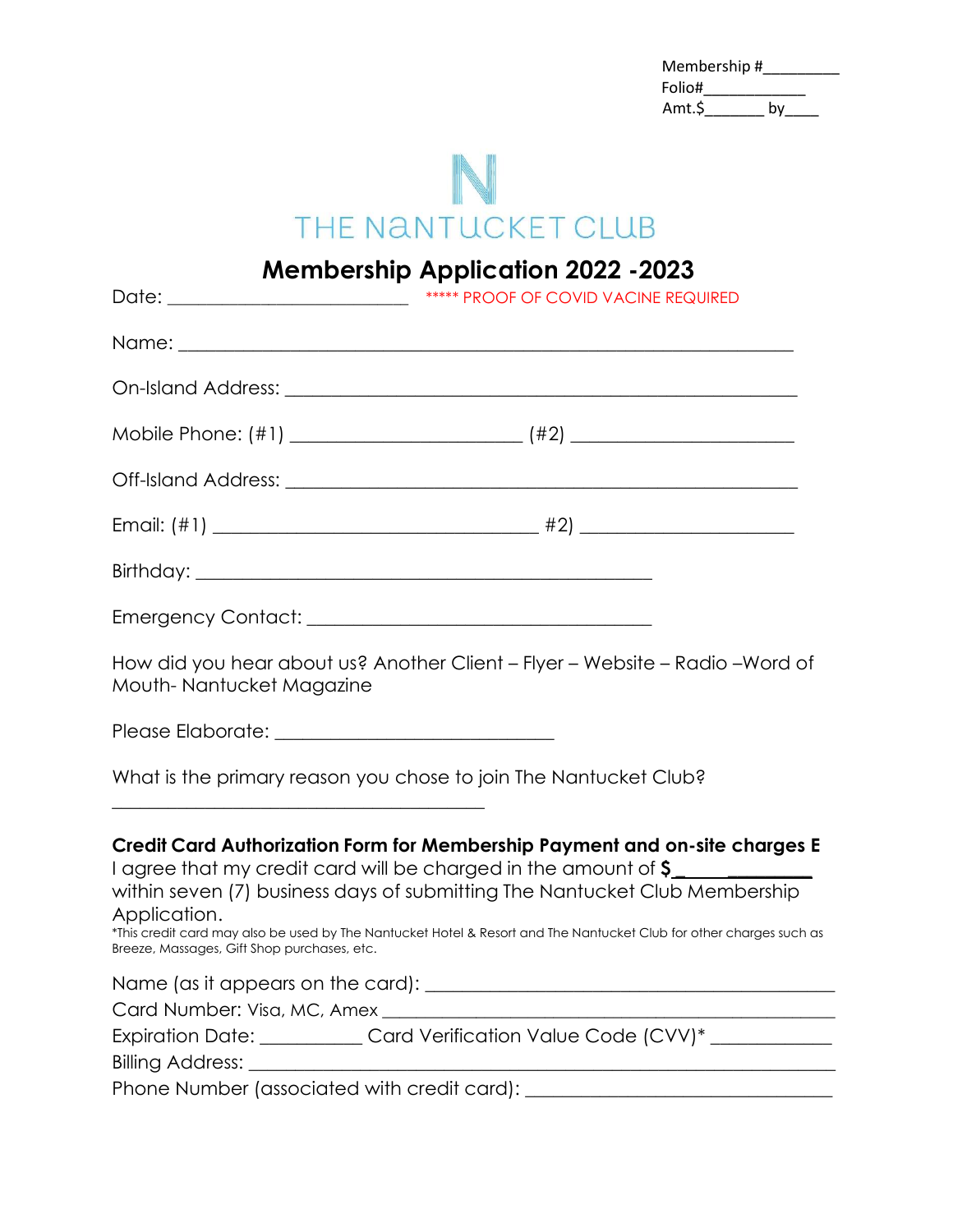# Please select your choice of membership by initialing one of the following options below:

1.Family Full Membership (#1 Option only. Your tenants can use the facilities. See below for details)

| Year-round-w/Pools                                                                                                                                                               | \$12,338                | Initial:                                      |
|----------------------------------------------------------------------------------------------------------------------------------------------------------------------------------|-------------------------|-----------------------------------------------|
| 2. Individual Full Membership-Year-round -w/Pools                                                                                                                                | \$6,169                 | Initial:                                      |
| 3. Individual Gym/Class Membership-Year-round<br>With proof of year-round residence                                                                                              | \$4,198<br>\$3,200      | Initial:<br>Initial:                          |
| 4. Individual Gym/Class Membership Summer-5/15-10/15                                                                                                                             | \$3,098                 | Initial:                                      |
| 5. Returning Members- Individual Gym/Class Membership-Winter<br>$9/15$ to 6/15<br>$9/15$ to 6/15<br><b>New members</b><br>Note: prorated memberships available beginning Nov. 15 | \$1,495<br>\$1,595      | Initial:<br>Initial:                          |
| 6. Individual Town, Coast Guard and Hospital Employee<br>Gym/Class only Membership 9/15 to 6/15                                                                                  | \$1,340                 | Initial:                                      |
| 7. Individual Mid-day (11am to 3pm) Gym<br>Membership Winter 10/15-6/15                                                                                                          | \$795                   | Initial:                                      |
| 8. Family Full Membership-Weekly w/Pools<br>Rates determined by date (no guest passes)                                                                                           | \$750-\$1995            | Initial: <b>Alice 1999</b>                    |
| 9. Individual Gym/Class Membership-Weekly<br>(Guest passes not available)<br>June 15 - Labor Day<br>3 consecutive days<br>Labor Day- June 15 (7am-3 pm)                          | \$295<br>\$195<br>\$195 | Initial:<br>Initial:<br>Initial: <b>Share</b> |

# Family Full Membership: (Options 1 and 8 only):

Eligible Members: The Homeowner's immediate family consists of up to two adults and all unmarried children under the age of 25. Family members must be residing in the homeowner's specified island home to be eligible to use the facilities of the Club.

| Name $($ Adult $#1$ ): |     |                   |     |
|------------------------|-----|-------------------|-----|
| Name (Adult $#2$ ):    |     |                   |     |
| Name (Child): __       | aae | Name (Child): _   | age |
| Name $(Child)$ ;       |     | age Name (Child): | age |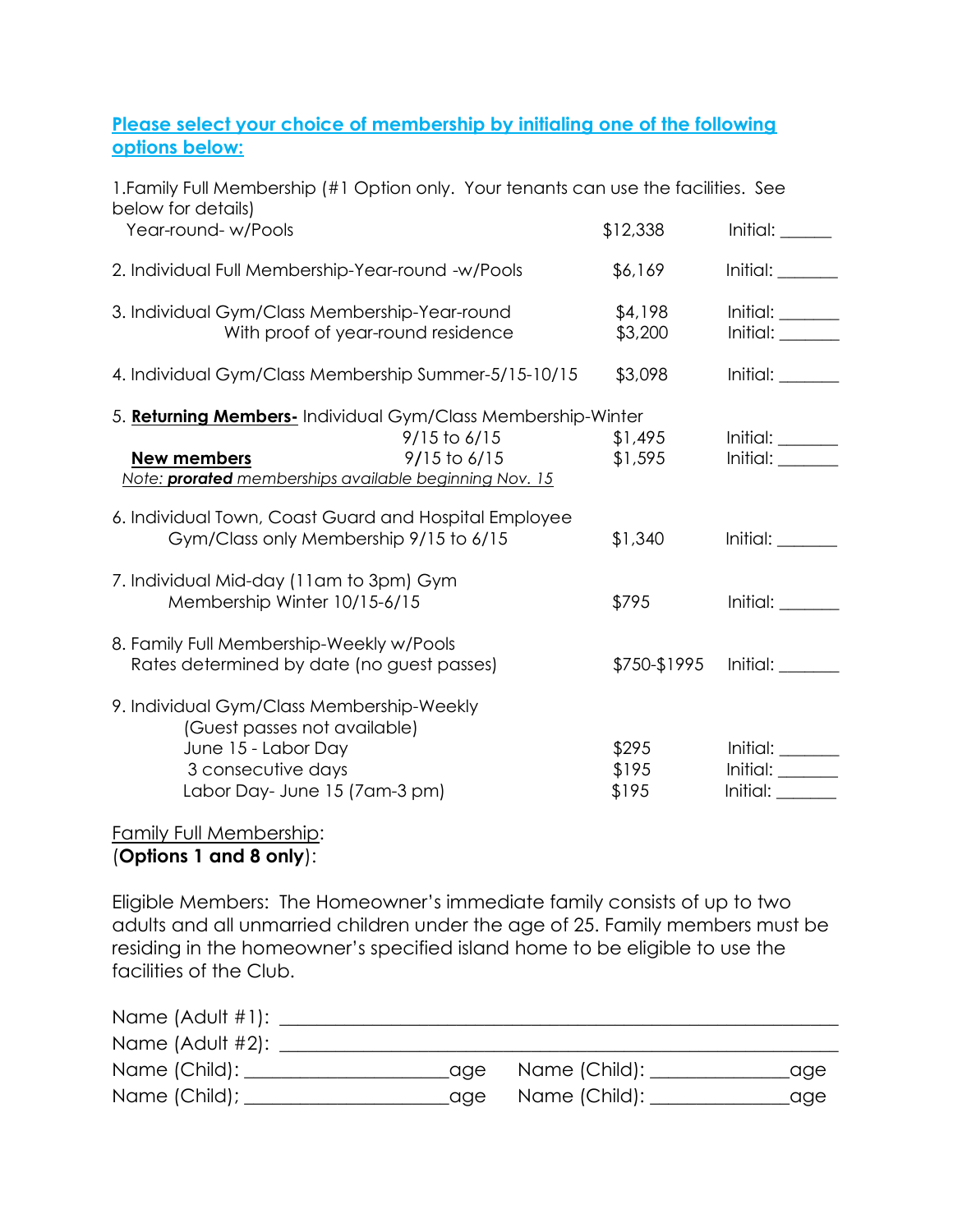# (Option 1 only):

 – Eligible Tenants of homeowner may use all the Club facilities when they are in homeowner's home if Member has purchased Option 1, a full family membership. During times that the Tenant uses the facilities the homeowner and its family does not have access to the Club facilities as membership is based upon occupancy of homeowner's home.

The Homeowner Club Member should advise the Club, in writing, at least 30 days in advance of each Tenant arrival of the names and dates of their Tenants so that they are allowed access to Club facilities. Tenant memberships include the Tenant's immediate family consisting of up to two adults and all unmarried children under the age of 25 up to a maximum of 6 persons per Tenant.

# Membership Terms and Conditions

## Guests & Guests Fees for all Membership options: (except all weekly and 3-day memberships)

Members may have a guest use the Club Facilities when the member is present, in accordance with the Clubs' guest policies. The member will be responsible for the payment of charges incurred but not paid by his or her guests, including any applicable daily guest fees established by the Club from time to time.

- o Adult Guest Fees is: \$35/day (guest passes not available on weekly memberships)
- o Child Guest Fee is \$35/day (Ages 3-12) for Kids' Club).
- o Guest may use the pools only if the member has a Full year-round Membership.
- o Guest must be always accompanied by members.
- o Each guest can visit the Club for a maximum of 3 days a year.
- o Members must sign in and pay for all guests at The Nantucket Club reception desk when visiting the Club and attending a class.
- o At peak times, the Club may limit the number of guests using the Club facilities.
- o Lower Adult Quiet Pool ages 14+

### Proper Behavior:

o Members and their guests are expected to conduct themselves in a respectful, honorable, and courteous manner. Any Member whose behavior is improper or likely to endanger the safety, harmony, or good reputation of the Club, its members, or its staff may be reprimanded, fined, suspended, or expelled from the Club at the discretion of the Club Management. In addition to their own conduct, Members are responsible for the conduct of their guests. Guest privileges may be denied, withdrawn, or revoked at any time for reasons considered sufficient by the Club in its sole discretion. The Member may also face disciplinary action if the Club determines that the conduct of such Member's guest is improper. Members and their guests shall treat the staff with the same level of respect which Members expect from the staff. Members of the Club shall not reprimand employees. Any member who disrespects this policy may face disciplinary action, up to and including termination of membership.

### Proper Attire:

Proper athletic attire/work-out clothes and shoes must be worn in the Club. Ladies' clothing must be over torso; gentlemen's shirts must be sleeved, and baseball hats worn forward.

### Misc. Rules:

- o Privately owned alcoholic beverages are not permitted in the Club. Per State laws, alcohol will not be served to any person under the age of 21. Alcoholic beverages purchased at the Breeze may not be taken off the property. Management reserves the right to refuse alcohol service to a member or guest at their discretion.
- o Cell phone conversations **are not allowed** in the gym, spa, locker rooms, hot tub, or pool areas.
- o No Member or guest shall take or borrow any article belonging to the Club. Members are liable for property damaged or destroyed by themselves, their family, or their guests. The Club is not responsible for the loss or damage of property of Members or their guests.
- $\circ$  Lockers are for **day use only** and must be cleaned out every night. Anything left at the end of the day will be put into lost and found.